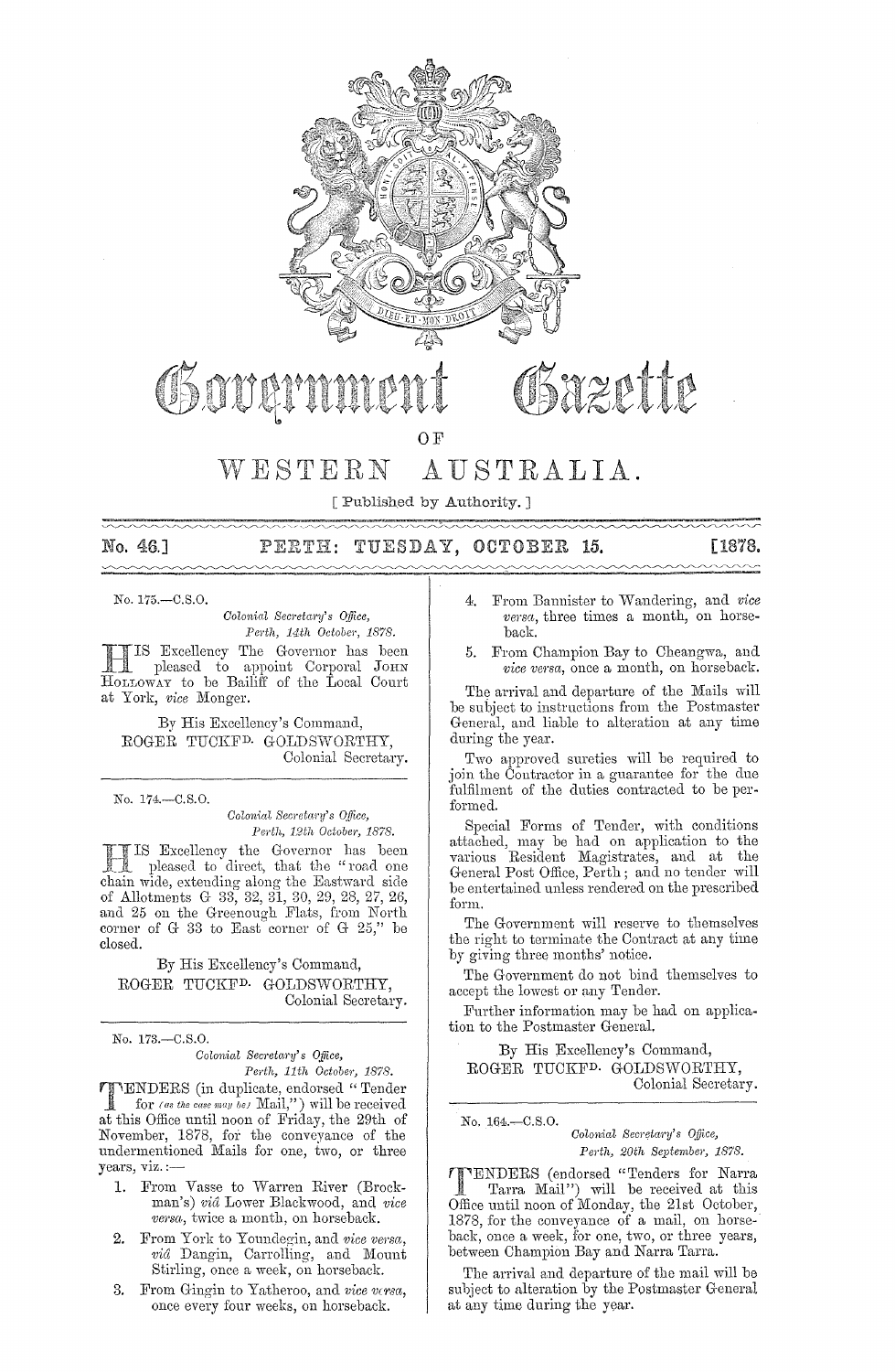Two approved sureties will be required to join the contractor in a guarantee for the due fulfilment of the duties contracted to be performed.

Special forms of tender, with conditions attached, may be had of the various Resident Magistrates, and at the General Post Office, Perth; and no tender will be entertained unless rendered on the prescribed form.

The Government will reserve the right to terminate the contract at any time by giving three months' notice.

The Government do not bind themselves to accept the lowest or any tender.

Further information may be had on application to the Postmaster General.

By His Excellency's Command, ROGER TUCKF<sup>D.</sup> GOLDSWORTHY, Colonial Secretary.

No. 172.-C.S.O. IMMIGRATION.

*Colonial Secretary's Office,*<br>Perth, 1st October, 1878.

Lower, 1878.<br> **LOMINATED** Immigration being about to. -1 ~ be resumed, any person wishing to apply for Free Passages from the United Kingdom for their friends, can obtain Forms of Application and all necessary information from the Immigration Agent at Perth, or the Resident Magistrate of the district in which they reside.

Applicants will be caned upon to sign an agreement that such Nominated Immigrant will not cause any expense to the Government upon his or her arrival in the Colony.

Immigrants will also be called upon, prior to being furnished with a passage, to sign an agreement to remain three years in the Colony, 01' refund to the Colonial Government the cost of their passage from England.

By His Excellency's Command, ROGER TUCKFD. GOLDSWORTHY, Colonial Secretary.

> *Department of Pnblic W01'ks, Perth, 26th September, 1878.*

**THENDERS** (endorsed "Tender for Stables,") will be received at this Office until noon of Thursday, the 17th October, from persons willing to undertake the erection of a four-stall stable at each of the following Police Stations,<br>on the Albany Road, viz :--<br> $36$ -Mile Station.

Station. Bannister Williams River, 136-Mile "

Copies of specification may be seen at each of the above Stations.

The Government do not bind tbemselves to accept the lowest or any tender, and will require the guarantee of two responsible persons for the due performance of the Contract.

Forms of Tender may be had on application to the various Resident Magistrates, and at the Public Works' Office, Perth, where Specifications and full particulars can be obtained.

No tender will be entertained unless on the prescribed form.

> JAS. H. THOMAS, Director of Public Works.

#### MAIL NOTIOE.

*Geneml Post Office, Perth, 11th October, 1878.* 

AILS for transmission to Europe, the Australian Colonies, &c., will be des-**WE** Australian<br>patched as under :-

- *Overlancl* to Albany for the Australian Colonies, New Zealand, Tasmania, and America, closing at:-
	- The General Post Office, Perth, on Saturday, October the 26th, at 8 a.m.

*By Rob Ray* to Albany, for Europe, India, Cape of Good Hope, &c., closing at ;-

- The General Post Office, Perth, Monday, November 4th, at 1 p.m.
- The Post Office, Fremantle, Monday, November 4th, at 2 p.m.
- The Post Office, Geraldton, Friday, November 1st, at 8 a.m.
- The Post Office, Bunbury, Monday, November 4th, at 9 p.m.
- The Post Office, Vasse, Monday, November 4th, at 10 p.m.

At the General Post Office, Perth:-

Money Orders for transmission by the above conveyances will be issued on the Australian Colonies, New Zealand, and Tasmania, up to 11 a.m. on Friday, October 25th; and on the United Kingdom, up to 11 a.m. on Saturday, November 2nd.

Letters for Registration must be posted one hour before the closing of the Mails.

Late Letters, on payment of a fee of 6d., may be posted one hour after the closing of the Mails.

Newspapers must be posted one hour before the closing of the Mails, otherwise they will not be forwarded until the next Mail.

M A I L S for Albany, Bannister, Williams River, Arthur River, Kojonup, and the Albany Road, will be made up at this Office on Saturday, October 26th, at 8 a.m.

A. HELMICH, Postmaster-General, and General Superintendent of Telegraphs.

### MAIL NOTIOE.

*General Post Office,*<br>*Perth, 8th October,* 1878.

*Perth, 8th October, 1878.*<br> **M** A I L S for the Australian Colonies, New 1V1 Zealand, Tasmania, and America, for transmission per "Rob Roy" to Albany, and thence by s.s. "Otway," will close as under:-

- At the General Post Office, Perth, on Saturday, October the 19th, at 2 p.m.
- At the Post Office, Geraldton, on Wednesday, October 16th, at 11 a.m.
- At the Post Office, Fremantle, on Saturday, October 19th, at 4 p.m.
- At the Post Office, Bunbury, on Saturday, October 19th, at 10 p.m.
- At the Post Office, Vasse, on Saturday, October 19th, at 10 p.m.

At the General Post Office:-

Money Orders for transmission by the above conveyance will be issued up to 1 p.m., on Friday, October 18th.

A. HELMICH, Postmaster-General and General Superintendent of Telegraphs.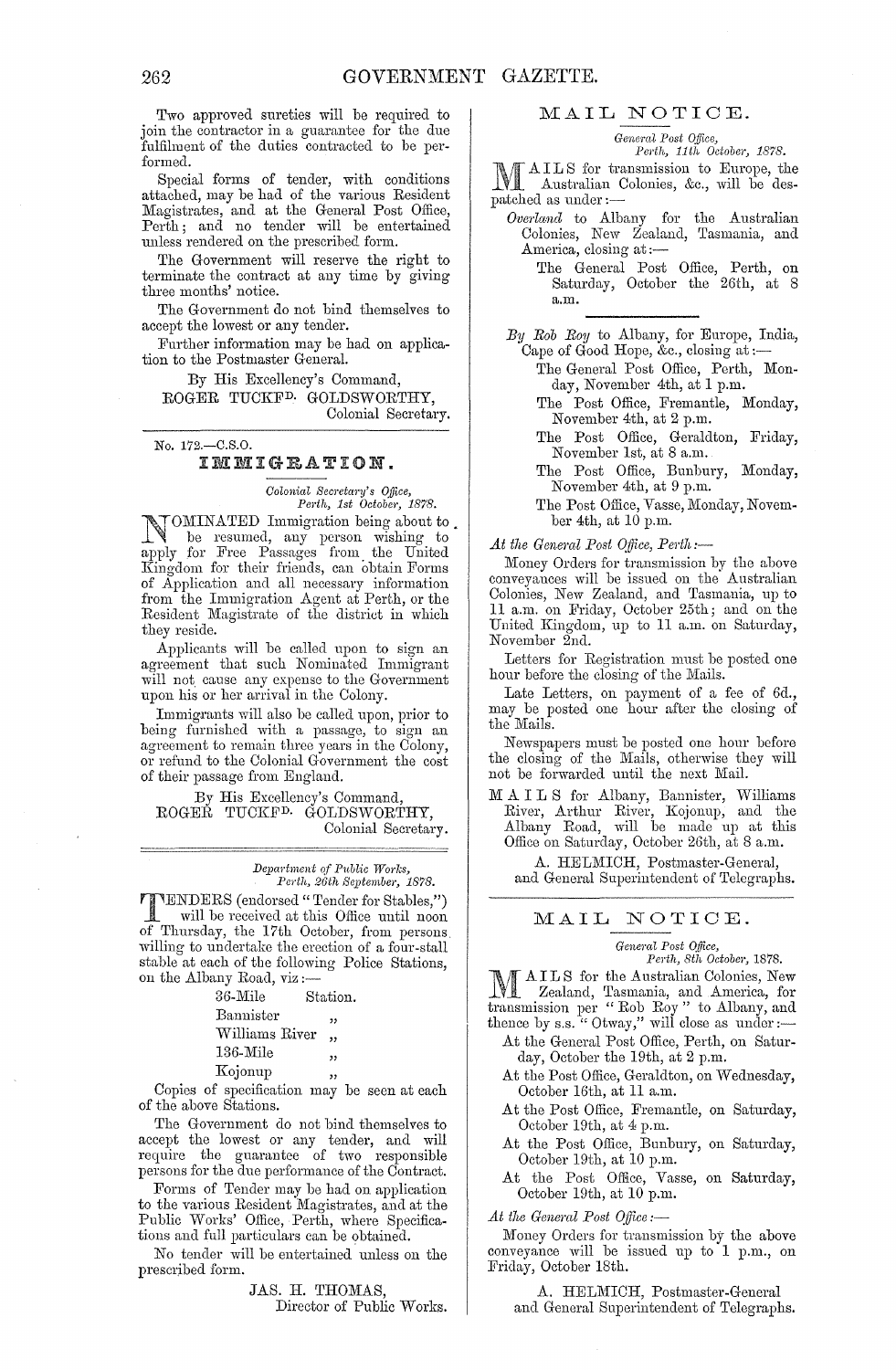## GOVERNMENT GAZETTE.

#### WESTERN AUSTRALIA.

#### Meteorological Observations for the week ending 7th October, 1878.

WIND Registered by Mr. Forsyth, Harbor Master, at Arthur's Head, Fremantle; altitude above the sea 55 feet, in Latitude 32° 02' 14" S., Longitude 115° 45' 12" E.<br>The other instruments registered are placed in the grounds

# MALCOLM FRASER,

| Week<br>ending. | BAROMETER:<br>Mean Reading<br>corrected, and re-<br>duced to sea level.<br>and 32 deg. Fah. | THERMOMETERS IN SHADE. |               |               |               | RADIATION<br>THERMO-<br>METERS. |         |                                  | WIND.                                |                               | <b>DEGREE</b>             | parsever defieral. |                                  |         |
|-----------------|---------------------------------------------------------------------------------------------|------------------------|---------------|---------------|---------------|---------------------------------|---------|----------------------------------|--------------------------------------|-------------------------------|---------------------------|--------------------|----------------------------------|---------|
|                 |                                                                                             | Drv.                   |               | Wet.          |               |                                 | Terres- | RAIN:<br>Amount<br>in<br>inches. | Horizontal<br>velocity in<br>General | OF<br>HUMIDITY.<br>Saturation | CLOUD:<br>Mean<br>amount. | CONE: Mean         | EVAPOR-<br>ATION:<br>Amount<br>m |         |
|                 |                                                                                             | 3 avi-<br>mum.         | Mini-<br>mum. | Maxi-<br>mum. | Mini-<br>mum. | Solar.                          | trial.  |                                  | miles, per<br>24 hours.              | direction.                    | $=100$ : mean<br>amount.  |                    | O                                | inches. |
| 7th             | 30.055                                                                                      | 70.6                   | 50.8          | 65.2          |               | $49.2$ (128.4 43.5)             |         | 0.33                             | 588.66                               | $\left $ Easterly             | 82                        | 5.4                | 4.7                              | 1:01    |

Thermometers in shade.  $\left\{\begin{array}{cc}\text{Maximum} & \text{Dry} & 74.0 & \text{on} & 2 \text{nd} \\ \text{Minimum} & \text{Dry} & 45.0 & \text{on} & 4 \text{th} \end{array}\right.$ Highest reading of Barometer 30.229 on 7th Lowest do. do. 29.777 on 2nd

The Observations are taken at 10 a.m., (excepting Barometer, which is registered at 12 a.m.)

M. A. C. FRASER, Observer.

#### LAND SALES.

Crown Lands' Office, Perth, 15th October, 1878.

TIME undermentioned Allotments of Land will be offered for Sale, at Public Auction, on the date and at the place specified in the Schedule below, at one o'clock, p.m.

#### SCHEDULE.

| Date of Sale.            | Place of Sale.                            | Description of Lot.                         | Number of Lot.                                                                                         | Quantity.<br>r.<br>p.<br>a. | Upset Price.                           |  |
|--------------------------|-------------------------------------------|---------------------------------------------|--------------------------------------------------------------------------------------------------------|-----------------------------|----------------------------------------|--|
| 1878.<br>7th Nov.<br>Do. | Geraldton    Geraldton<br>Do.<br>$\cdots$ | Sub.<br>Denison<br>$\ddots$<br>$\mathbf{r}$ | $\ldots$ $\ldots$ Town   395 $\ldots$ $\ldots$   1 0 14  <br>- 13<br>$\cdots$<br>$\ddotsc$<br>$\cdots$ | $2 \quad 3 \quad 0$         | $\pounds15$ per lot.<br>30s. per acre. |  |

JOHN FORREST, Acting Commissioner of Crown Lands.

#### Comptroller's Office, Fremantle, 12th October, 1878.

YERTIFICATES of Freedom have been issued to the undermentioned convicts, whose sentences have expired :-

Reg. No. 7592, David Williams<br>
,, 10072, William Smith

HIS Excellency the Governor has been pleased<br>to revoke the Tickets-of-Leave of the undermentioned Convicts:-

> Reg. No. 8526, John Curran 10171, Thomas Harrison  $\overline{\mathbf{z}}$

> > JOHN F. STONE. Superintendent.

#### Department of Public Works, Railway Branch, 7th October, 1878.

HEREBY certify that the first thirty-one *<u>Registrat</u>* miles of the Geraldton and Northampton Railway may be safely used for goods and mineral traffic.

JAS. H. THOMAS,

Commissioner of Railways.

For Sale at the Government Printing Office.

CTS OF COUNCIL, Blue Books, Notes and Proceedings of the Legislative Council, &c.